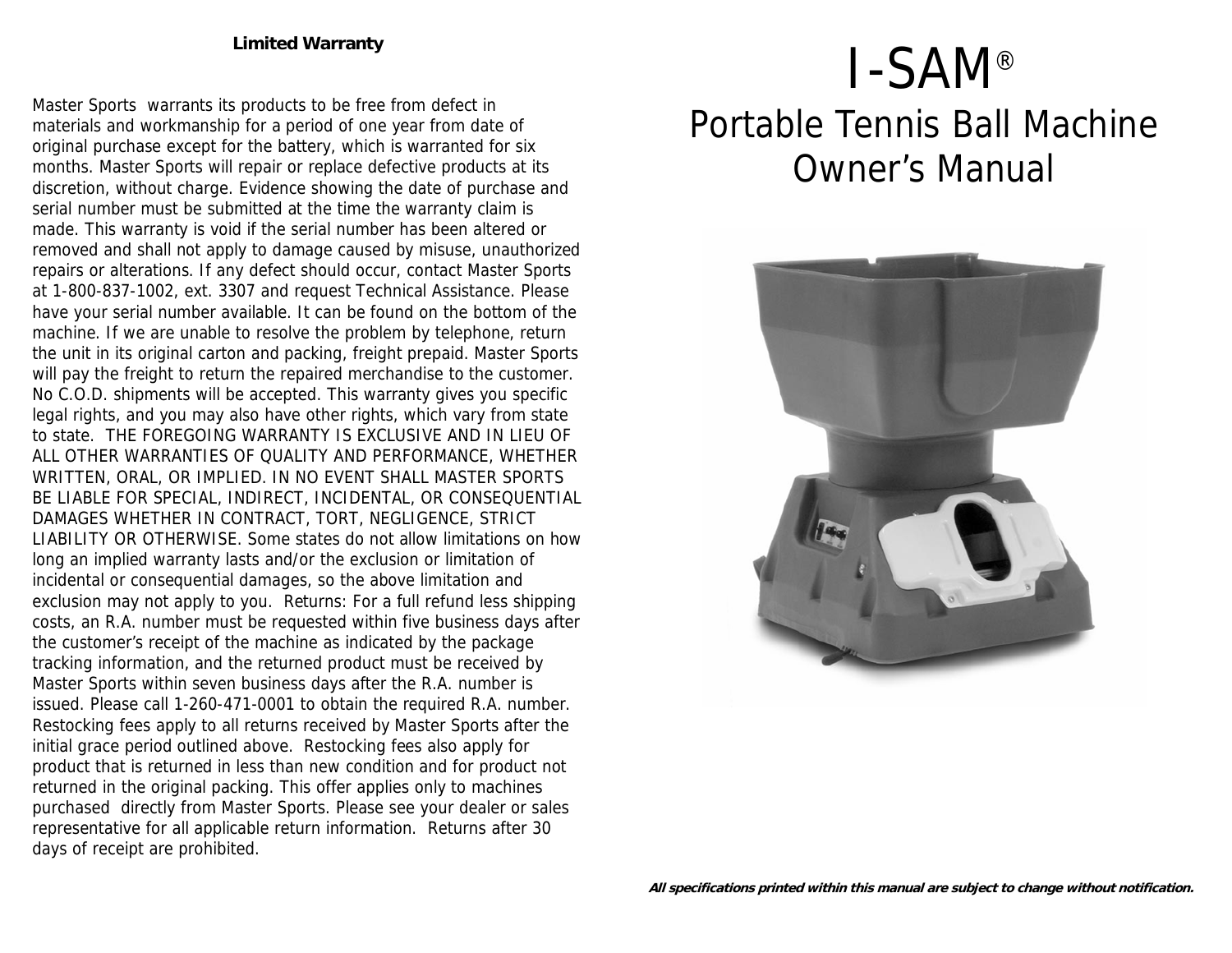# **General Overview of I-SAM® Portable Tennis Ball Machine**

The I-SAM® ball machine, manufactured by Master Sports, is a portable, compact, self-contained unit designed to be easily handled, transported, and stored. The exterior is weather and corrosion resistant.

**Testing Procedures:**

To ensure customer satisfaction, every I-SAM® ball machine is tested as follows:

- Battery is checked and tested to ensure superior quality.
- Approximately 200 balls are fed through the machine.
- Machine is cleaned and boxed.

NOTE: There may be some residual ball fuzz in your machine and wear marks on the pitching wheels as a result of testing.

# **Important Safety Information**

The I-SAM® ball machine is specifically designed to throw tennis balls at a high rate of speed. To avoid any bodily harm, please observe the following precautions at all times:



**WARNING**: Do not reach or look into the ball exit hole without first turning the main power off and only after all wheels come to a complete stop.



**WARNING**: Do not place hands or foreign objects into the ball hopper while the power is on.



**WARNING**: Use caution with small children in the area.



**WARNING**: Never stand closer than 35 feet in front of the ball machine when the power is on. Balls exit at various angles, 0- 45 degrees vertical, and from 14 degrees left to 14 degrees right.



**WARNING**: Only use standard size (NOT rally) tennis balls with this unit.



**WARNING**: Do not use this machine while it is raining or in water. Do not use wet tennis balls.

# **Transportation**

For ease of transportation, the I-SAM® Portable Tennis Ball Machine has a handle by which it may be carried. In addition, most standard luggage carts can be used to transport the machine.



# **Troubleshooting Guide**

Q: **Once in a while the machine shoots out two to three balls at a time. What is the problem?**

A: If the wheels are unable to handle a ball, the balls back up and push the errant ball through the delivery wheels. This effect causes all balls that have dropped through the hopper to exit back to back. Occasionally wet tennis balls may cause this problem as well. In addition, extra felt or heavy duty tennis balls are slightly larger than normal tennis balls and multiple firing may occur more frequently when these types of balls are used.

Q: **The machine turns on, but instantly shuts down or gives low battery indication. What is wrong?**

A: This could mean that either the battery is low or something is prohibiting the machine from going through its normal power up procedure. With machine off, check behind ball throwing wheels to make sure there is no ball jam. If wheels turn freely, recharge battery.

Q: **The machine is only shooting to the right or left of the court. What is the problem?**

A: The oscillating base should be facing forward for the machine to oscillate properly. See alignment section for more information.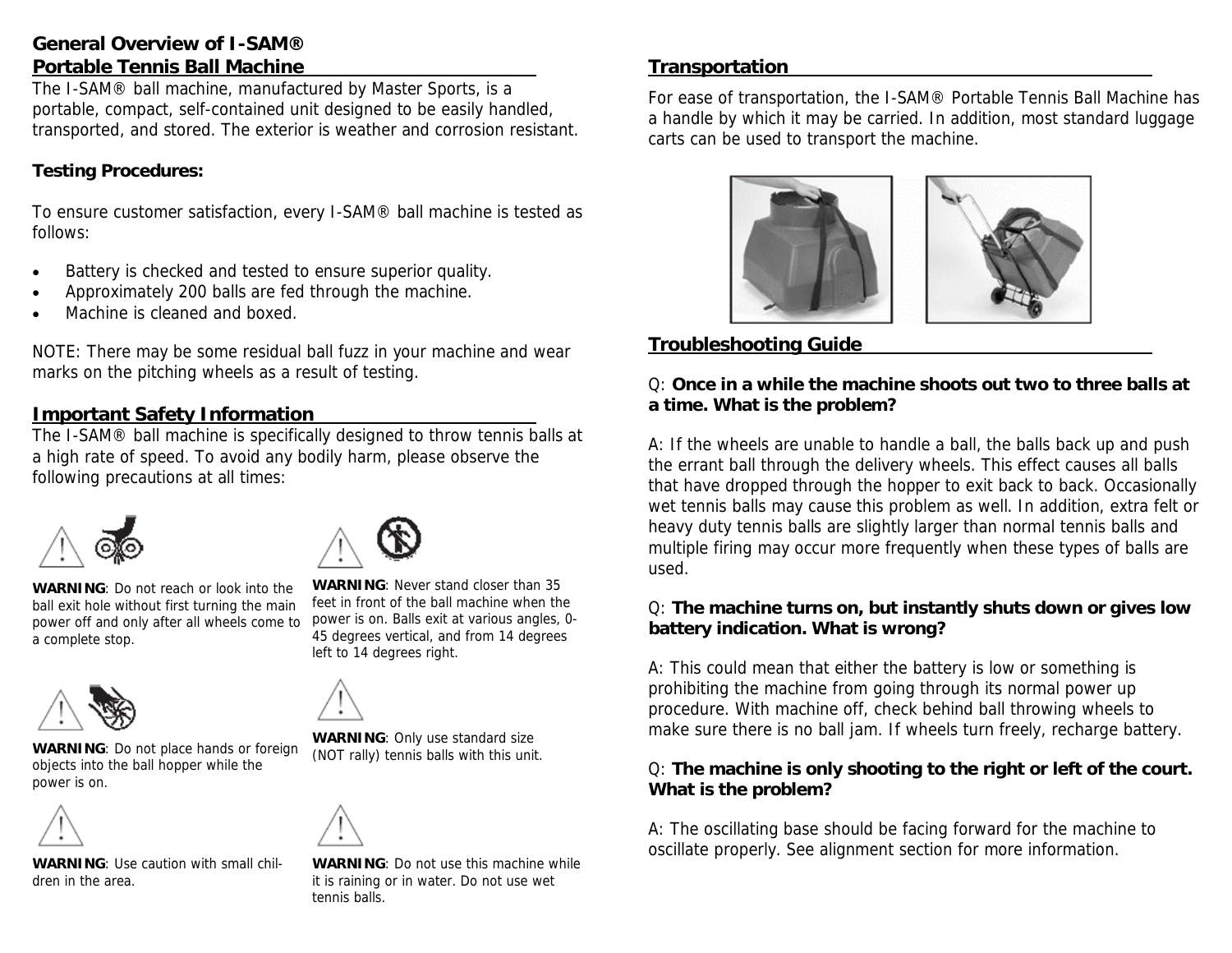## **Base-Plate Removal:**

Turn machine upside down and remove the 11 screws. Lift base-plate off frame far enough to disconnect the oscillation motor and then set base-plate aside.

## **Periodic Internal Cleaning:**

The frequency of cleaning will depend on the use of the machine. For casual use (less than once a week), the cleaning procedure should be performed once every six months. For extensive use (more than twice a week), the cleaning procedure should be done every three months.

### **Internal Cleaning Procedure:**

**STEP 1:** Remove base-plate following the steps in the Base-plate Removal section.

**STEP 2:** Brush or vacuum off ball felt and any other foreign materials that have accumulated on the unit's interior, including the delivery wheels. Never use compressed air.

**STEP 3:** Replace base-plate by completing the Housing Removal steps in reverse order.

#### **Storage**

Store the I-SAM® ball machine in a clean, dry place. Charge the battery before storage. Be sure to read the battery section for more information about long term storage. Avoid storage areas that are subject to extreme temperatures.

# **Important Instructions Before First Use**

**Ball Hopper Preparation:** 

The ball hopper slides over the machine for compact storage. Follow these steps to prepare the I-SAM® ball machine for use:

1. Lift hopper from machine base.

2. Line up tabs on hopper with holes on base.

3. Place tabs through holes and twist to "lock" hopper into place.



## **Alignment:**

To align machine so that it is centered to shoot equal distance to forehand and backhand:

1. Turn machine over on it's side and look underneath.

2. Turn sweep on until dark lines match.

3. Set machine in position on serving line with ball exit hole directly over center line.

## **Ball Feed Instructions:**

For safety reasons, the ball feed will not activate for 10 seconds when the machine is first powered on.